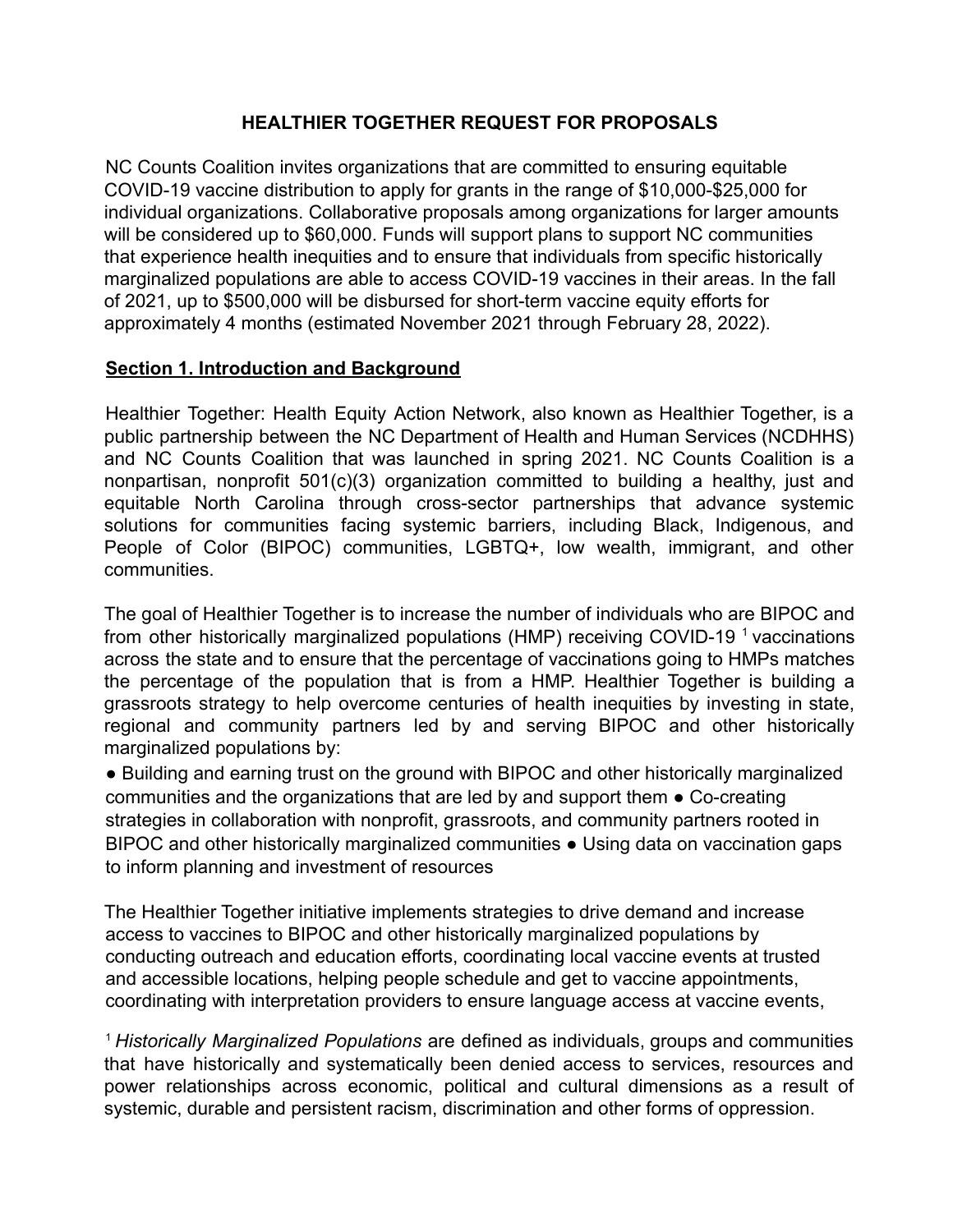and helping ensure people get to first and second dose appointments (and as they are approved, additional doses or booster doses of the COVID-19 vaccine).

As part of this initiative, Healthier Together provides grants to community-based organizations to lead this work. Healthier Together also has a regional health equity team of 12 staff across the state who support community-based organizations in their outreach and education efforts, help match community-based organizations to vaccine providers, and work with NCDHHS to ensure that communities have the vaccine supply, outreach, and transportation resources they need to get people vaccinated. As North Carolina moves from COVID-19 response to recovery, we will extend this program's infrastructure as a foundation for a longer-term framework for health equity. The program is funded by federal COVID-19 dollars.

### **Section 2. Grant Application Process**

Please submit your proposal online with the following link: https://bit.ly/HealthierTogetherRFP2

There will be an informational online webinar regarding the application process with NC Counts Coalition on Monday, September 20, 2021, 6:00 - 7:00 pm. This webinar will cover tips on pulling a grant proposal together in response to this RFP. There will be an opportunity for Q&As during this webinar. Applicants do not have to attend this webinar to respond to this RFP; the webinar is optional. The webinar will be recorded and uploaded to NC Count's Coalition's YouTube Page:

https://www.youtube.com/channel/UCmoI4OMEBMn82DfBwriqp8A.

Click here to register for the webinar: https://bit.ly/HTFallWebinar.

If you have any questions about the submission process, please contact RFPQuestions@NCCounts.org and include the name of your organization in the subject of the email.

In addition to the webinar, NC Counts staff is offering several informal office hour sessions for partners who are interested in applying for funding through this RFP on the following dates:

- Wednesday, September 22nd at 11 am
- Thursday, September 23rd at 6 pm
- Tuesday, September 28th at 10:30 am
- Monday, October 4th at 4 pm

Click on the date to register for the session.

The grant selection committee appreciates concise, thoughtful proposals. Grants will be reviewed by a committee of representatives from NC Counts Coalition, NCDHHS and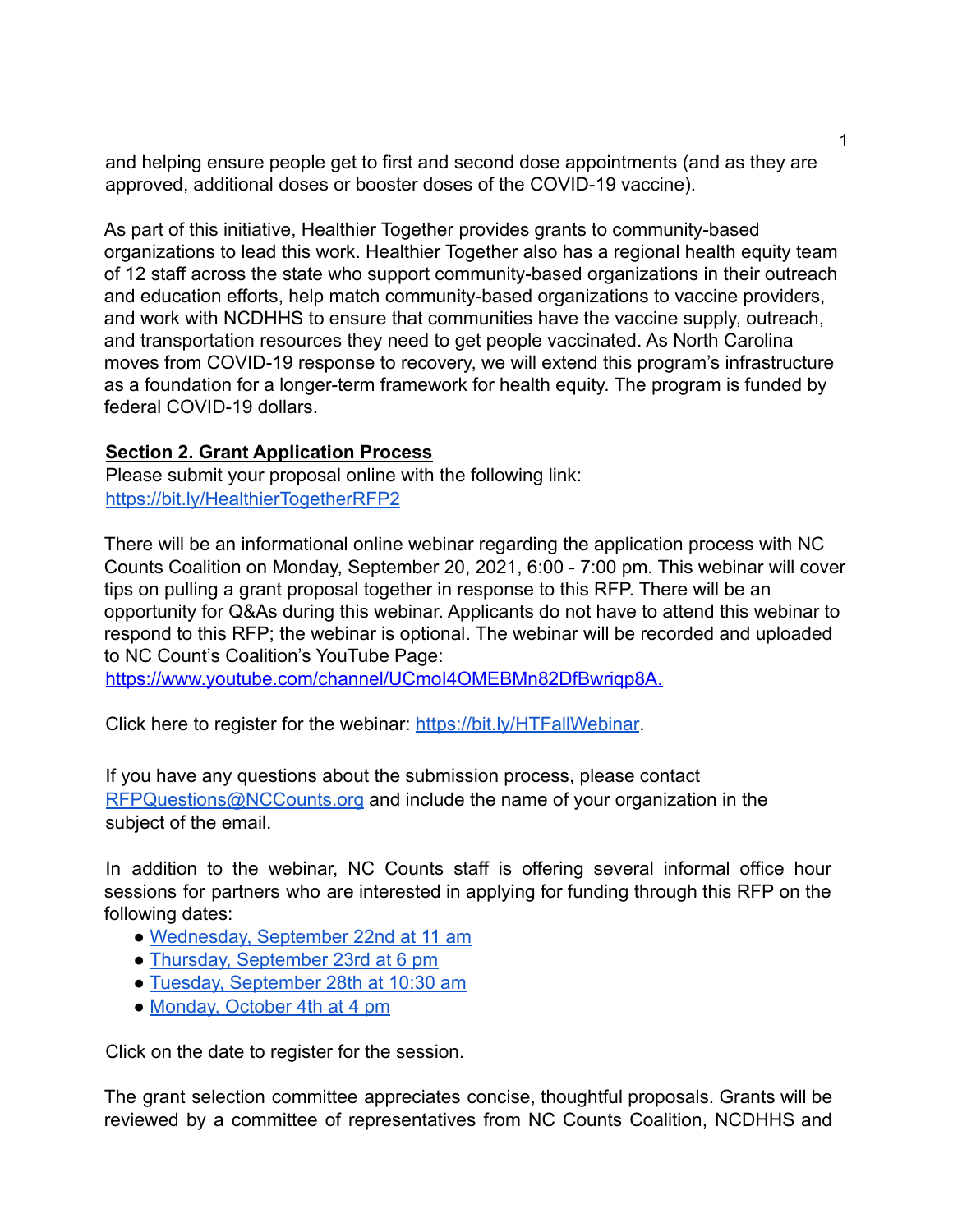an NC Counts Coalition community partner.

| <u>Timeline</u>                                                                                                   |                                           |  |
|-------------------------------------------------------------------------------------------------------------------|-------------------------------------------|--|
| Healthier Together Fall 2021 RFP is                                                                               |                                           |  |
| released                                                                                                          | September 15th                            |  |
| Webinar to clarify/answer questions                                                                               | September 20th, 6-7 pm                    |  |
| (optional)                                                                                                        |                                           |  |
| Applications will be accepted September 15th-October 6th                                                          |                                           |  |
| Office Hours sessions for applicants to                                                                           | September 22nd, September 23rd,           |  |
| receive support as they prepare                                                                                   |                                           |  |
|                                                                                                                   | September 28th, and October 4th           |  |
| Deadline for applications October 6th at 11:59 pm                                                                 |                                           |  |
| Review of applications by the Healthier                                                                           | October 7th-October 18th                  |  |
| <b>Together Grant Review Committee</b>                                                                            |                                           |  |
| Applicants will be notified and grant                                                                             | Week of October 18th-22nd                 |  |
| agreements sent to selected organizations                                                                         |                                           |  |
| Grant agreements must be signed By October 28th                                                                   |                                           |  |
| Work begins (tentative) November 1st                                                                              |                                           |  |
| Mandatory orientation session for funded                                                                          |                                           |  |
| organizations (tentative)                                                                                         | November 3rd, 10-11:30 am                 |  |
| Bi-Weekly or Weekly Reports (grantees can                                                                         |                                           |  |
|                                                                                                                   | Due every other or every Tuesday at 11:59 |  |
| choose to report weekly or bi-weekly, but                                                                         | pm for previous week's work               |  |
| will need to submit data for the entire time<br>period of 1 or 2 weeks)                                           |                                           |  |
| Monthly Invoices Due The 13th of the month for the previous month's expenses<br>Contracts end February 28th, 2022 |                                           |  |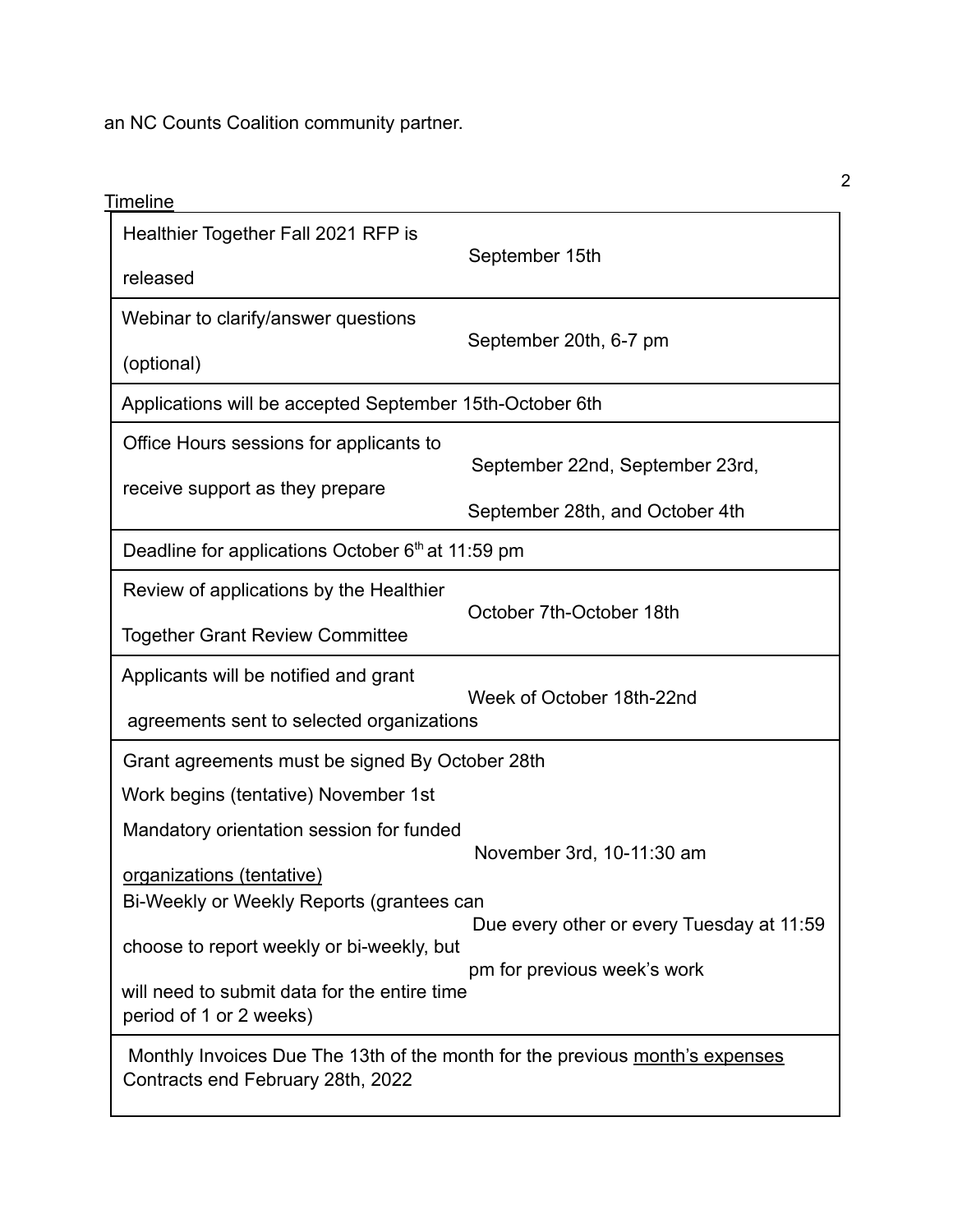# Final narrative reports due March 31st, 2022

# **Section 3. Priorities**

This initiative will fund proposals specific to reaching historically marginalized populations throughout the state, focusing on all 100 counties as reflected in the six NC Medicaid managed care regions. Within those 6 regions, the initiative will focus more resources on counties with higher social vulnerability and higher proportion of historically marginalized populations that have not yet been vaccinated (see list of priority counties in the Evaluation Criteria section).

### Funded Activities

This Request for Proposals (RFP) is inviting proposals from Community Based Organizations with a primary focus on activities that will ensure **as many individuals ages 12 and up from HMP communities are vaccinated as possible**. Here are the **2**

<sup>2</sup> The FDA has issued full approval for the Pfizer-BioNTech vaccine for individuals 16 years of age and older. The FDA has issued emergency use approval for the following vaccines: 1) the Pfizer-BioNTech vaccine for 3

activities we will prioritize:

- Conducting targeted outreach efforts to schedule vaccine appointments through tactics such as direct in-person contact, phone calls, peer-to-peer texting, and leveraging personal and community networks – with an initial emphasis on reaching individuals who have not yet gotten their 1<sup>st</sup> dose of the COVID-19 vaccine;
- Providing individualized vaccine support, including assistance with scheduling vaccine appointments, locating COVID-19 vaccine records for those who previously received at least one dose, providing reminders for 2<sup>nd</sup> dose appointments (or booster appointments, as they become available), arranging transportation for individuals to get to/from vaccination sites, and following up with individuals to confirm if they were able to get vaccinated after an initial outreach;
- Organizing education and outreach activities and events that provide accurate, culturally appropriate information from trusted messengers on COVID-19 (including vaccination) and promote local vaccine events;
- Developing partnerships with public agencies, child care and other service providers, schools, health care centers, local businesses or employers, faith-based groups, public housing agencies, and other entities to plan a comprehensive vaccine outreach campaign for historically marginalized populations;
- Providing ongoing logistical and coordination support for vaccine events in majority BIPOC and/or historically marginalized communities. Key activities for vaccine events include: partnering and coordinating with vaccine providers, providing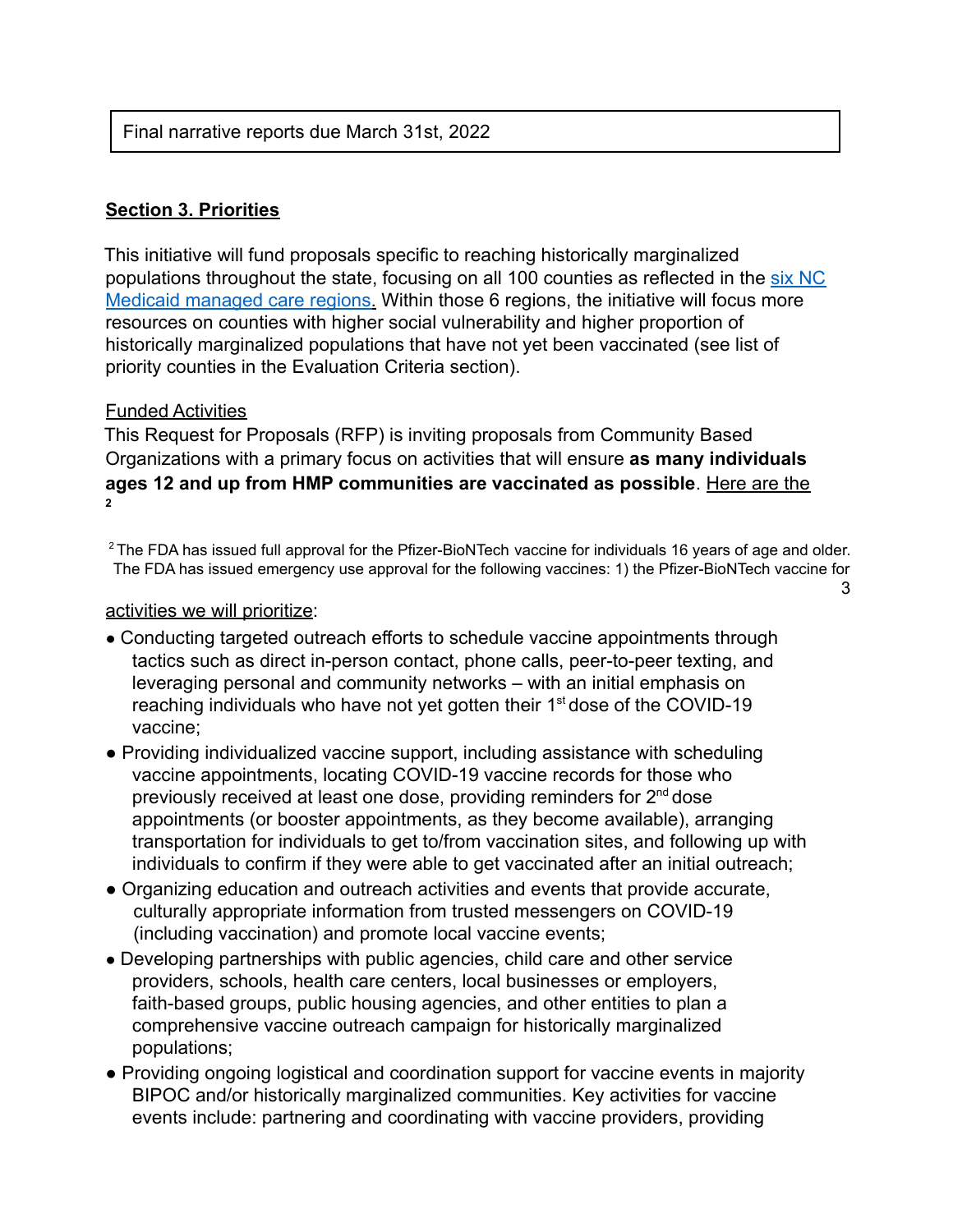facilities and equipment for vaccine events, contributing and coordinating staff, volunteers, and/or interpreters, arranging transportation for individuals to get to/from vaccine events, and conducting outreach to promote vaccine events.

Community Based Organizations may propose additional activities, but must clearly explain how any alternative activity proposed will support getting individuals from BIPOC and historically marginalized populations vaccinated.

### Activities and Items that Will Not Be Funded

- Billboards
- Website management services
- Participation in media events and/or interviews
- Regranting of funds
- Food and drink
- Entertainment

Activities that are connected to or amplify broader existing or planned service provision or

individuals 12-15 years of age, 2) the Moderna vaccine for individuals aged 18 years of age and older, and 3) the Johnson & Johnson (Janssen) vaccine for individuals aged 18 years of age and older. However, if emergency use is authorized for individuals below the age of 12 after this RFP is released, organizations may prioritize them for the Healthier Together initiative.

civic engagement efforts are encouraged. Creative and innovative ideas are encouraged.

4

#### Grant Amounts

Grant amounts will vary, depending on proposed activities and the organization's capacity. Most grants will be in the \$10,000-\$25,000 range (or up to \$60,000 for collaborative proposals), for the time period **November 1st, 2021-February 28th, 2022**. This is a short-term initiative designed to support groups that are already committed to vaccine equity and ready to enhance and sustain their efforts.

### Evaluation Criteria

Proposals will be evaluated on the basis of the following criteria:

- 1. Organizational considerations:
- a. Status: Must be a 501(c)(3) organization. Applicants that are not 501(c)(3) may apply under a fiscal sponsor that is a 501(c)(3) in good standing. If your organization does not have a 501(c)(3), please contact NC Counts **before** applying.
- b. Relationships & experience: Applicants should be able to demonstrate established relationships and experience working with priority HMP communities. Applicants should have a good track record working on activities that increase community engagement or health equity, such as community organizing, public education, health outreach, or advocacy. Priority will be given to NC-established and based organizations.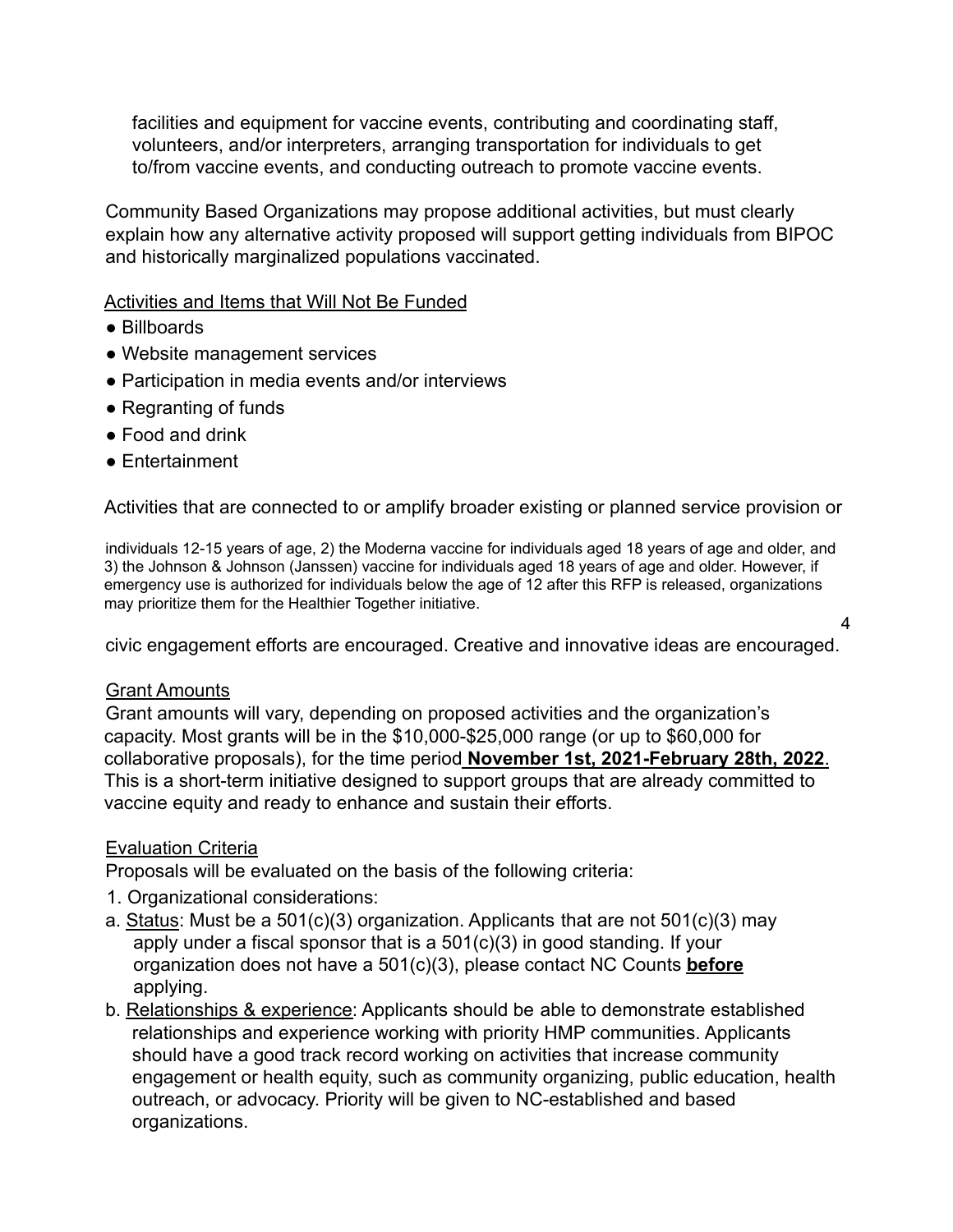- c. Capacity: Applicants should be able to demonstrate organizational capacity (staff and/or volunteers) to implement the proposed plan of action.
- d. Representation: Organizational and/or project leadership is reflective of the community the proposal is focused on.
- e. Budget size: Priority will be given to under-resourced organizations (annual budgets under \$500,000).

2. Tactics that prioritize at least one of the historically marginalized populations below: a. Historically marginalized populations who face barriers to vaccine access: While the Healthier Together initiative seeks to achieve health equity broadly in the long term, this short-term effort will focus on the following historically marginalized populations due to 1) availability of COVID-19 vaccination data, and 2) trends in vaccination uptake. Applicants should indicate which of the following groups they are prioritizing: Black/African American, American Indian/Alaskan Native, Latinx/Hispanic, Asian/ Pacific Islander, and high poverty and low wealth communities. Groups may prioritize any eligible age group within the priority communities. $3$ 

b. Geography: While this initiative is open to applicants from across the entire state, priority will be given to applicants working in counties with high proportions of

 $3$  The FDA has issued full approval for the Pfizer-BioNTech vaccine for individuals 16 years of age and older. The FDA has issued emergency use approval for the following vaccines: 1) the Pfizer-BioNTech vaccine for individuals 12-15 years of age, 2) the Moderna vaccine for individuals aged 18 years of age and older, and 3) the Johnson & Johnson (Janssen) vaccine for individuals aged 18 years of age and older. However, if emergency use is authorized for individuals below the age of 12 after this RFP is released, organizations may prioritize them for the Healthier Together initiative.

historically marginalized populations who are not yet vaccinated and high social vulnerability. Priority counties based on data as of September 6, 2021 are: ● **Region 1:** Burke, Caldwell, Cherokee, Graham, Henderson, Jackson, Rutherford ● **Region 2:** Davidson, Forsyth, Guilford, Randolph

● **Region 3:** Anson, Gaston, Mecklenburg, Rowan, Union

● **Region 4: Chatham, Durham, Franklin, Johnston, Vance, Wake, Wilson ● Region 5:** Cumberland, Harnett, Hoke, Lee, Richmond, Robeson, Sampson ● **Region 6:** Duplin, Edgecombe, Onslow, Pasquotank, Wayne

- 3. Goals: Clarity on engagement strategies and metrics for progress of outreach efforts. You will need to submit a Monthly Plan to explain your program's metrics.
- 4. Alignment: Where applicable, knowledge of and willingness to collaborate with the North Carolina Department of Health and Human Services (NCDHHS), local governments, local health care providers, or other national and local nonprofit organizations, especially those active in their targeted geographies or with their focused population groups. Collaboration amongst organizations is encouraged and applicants are encouraged. Collaborative proposals will be considered.
- 5. Vision: An overall vision aligned with community engagement, health equity or civic engagement.

5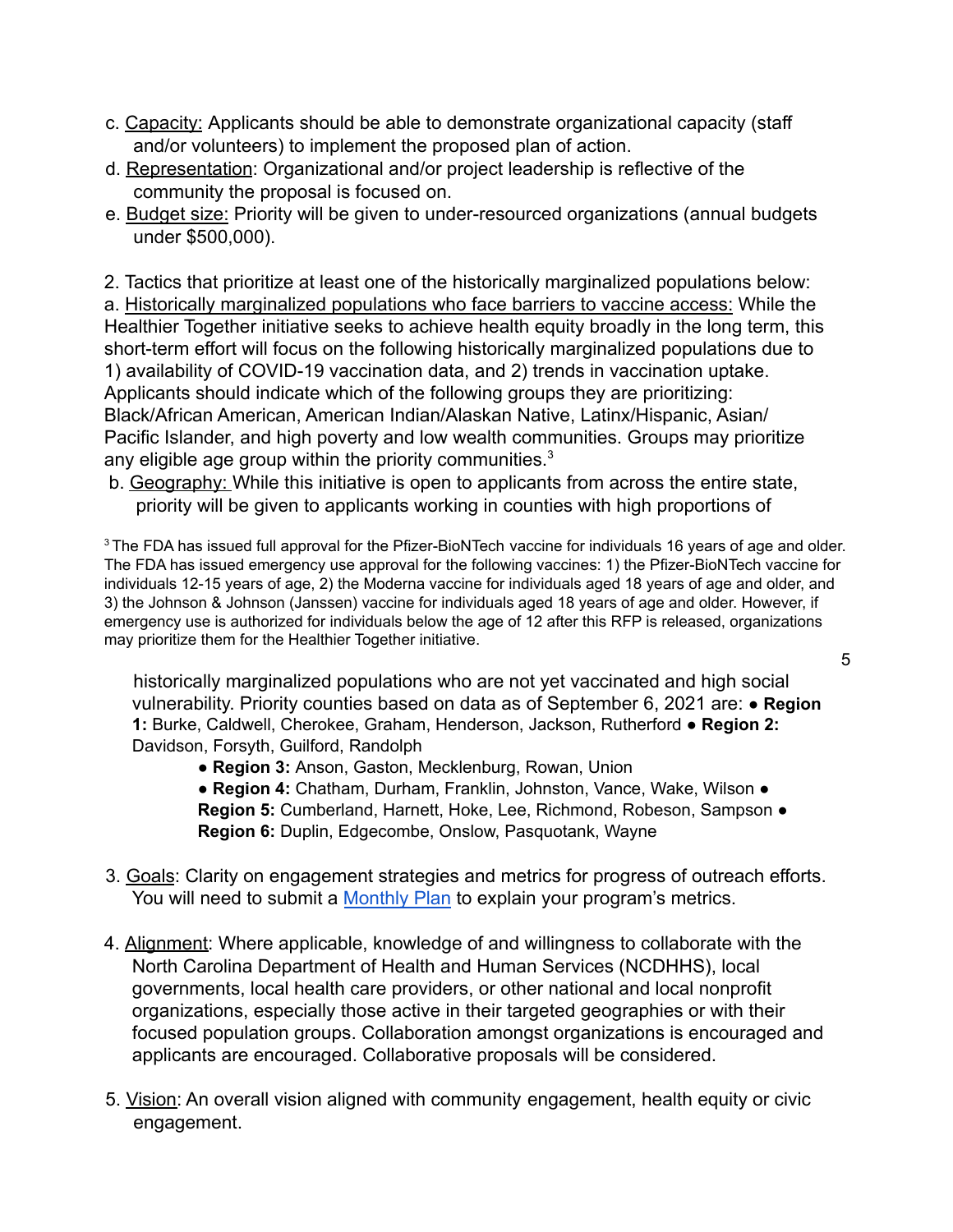### **Section 4. Section Grant Guidelines (online form)**

In accordance with federal, state, and local laws, and in keeping with its mission, NC Counts will not fund organizations that use race, color, sex, religion, age, disability, sexual orientation, marital status, national origin, veteran status, or any other protected classification as a basis to deny services to qualifying individuals who seek assistance that falls within the scope of the organization's mission.

Click here for a link to a googledoc template that contains all the information that will be requested in the online form. You can make a copy of this template and work on your answers, but only forms submitted online will be accepted. Here is the link to the online application form: https://bit.ly/HealthierTogetherRFP2.

# **Section 5. – Healthier Together Agreement**

Agreement items to receive funding include, but are not limited to, the provisions below:

- Follow the Center of Disease Control (CDC), NC Department of Health and Human Services (NCDHHS), and local guidelines and recommendations regarding social distancing practices and other safety and health recommendations in order to reduce the spread of COVID-19. Grantee's work under this Agreement must comply with local government laws, ordinances, regulations, guidelines and recommendations set forth in response to COVID-19. State guidance on North Carolina's COVID-19 response can be found here: https://covid19.ncdhhs.gov.
- Coordinate with Healthier Together Regional Directors and Regional Operations 6

Managers, Community Health Workers, and Local Health Departments in their region(s).

● Work with NC Counts and NCDHHS team members to use data to inform where to prioritize activities.

• Report on progress to goals to NC Counts at least every other week, including reporting on quantitative and qualitative data by census tract. Click here for an example of what the report form may look like.

● Provide monthly invoices to NC Counts documenting the spending for the previous month by the 13<sup>th</sup> of the month.

• Use communications language and materials provided through the Healthier Together initiative.

• Share your vaccine equity work broadly and including the #HealthierTogether hashtag on social media outreach.

• Share best practices and lessons learned with the Coalition and as relevant, other NCDHHS vendor partners.

- Provide a final grant narrative report after the end of contract.
- Conduct only 501(c)3 appropriate activities with this funding.